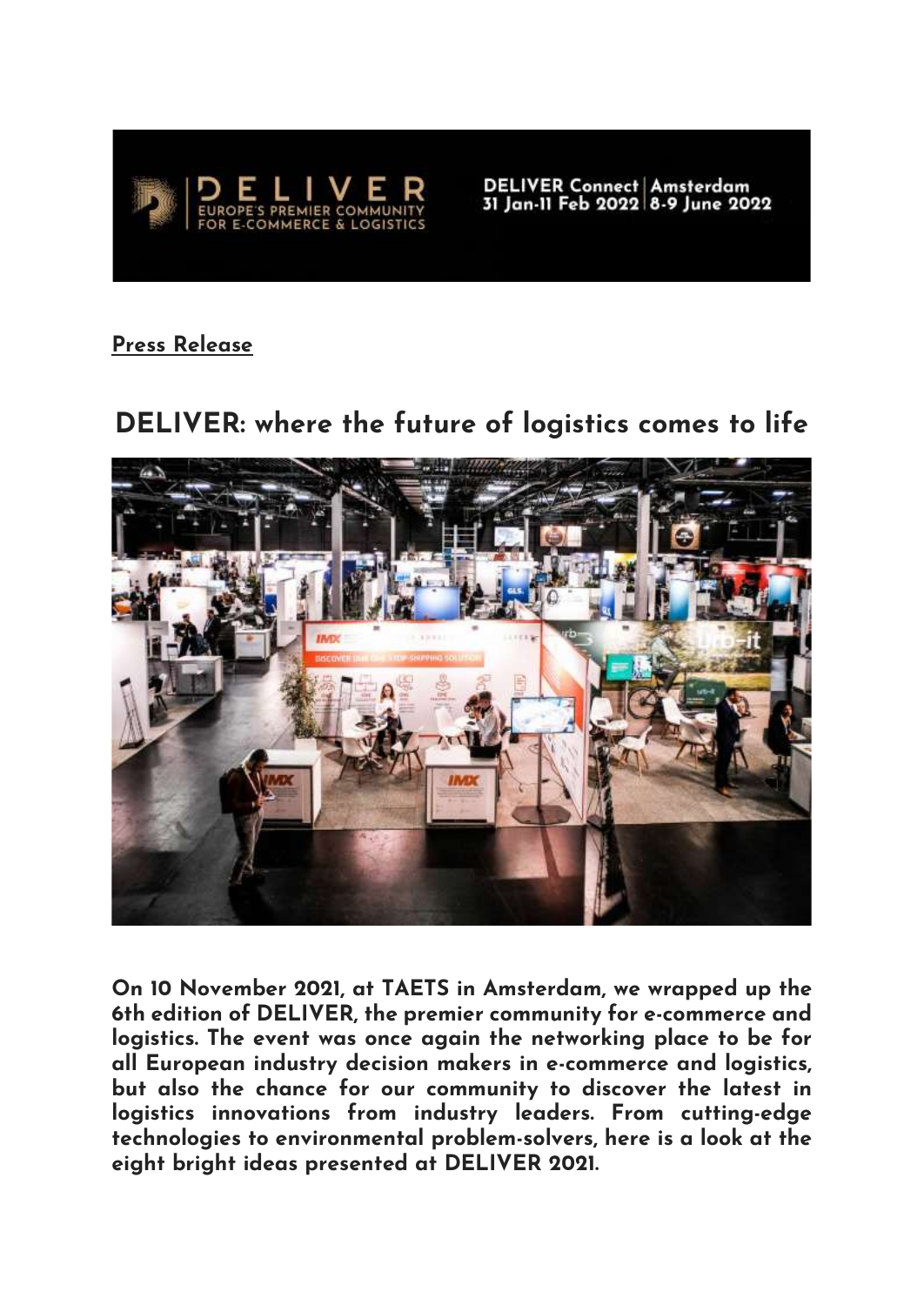

**ASTI Mobile Robotics** presented its latest innovations for e-commerce and retail at this year's Deliver 2021. Attendees learnt about their solutions for order fulfilment, picking and discovery with a live demonstration of their EBOT 350 AGV, which ensures reliable and efficient automation of Goods to Person applications. The EBOT provides maximum agility, flexibility and safety, along with fast and efficient delivery of racks, carriers, boxes or hanging garments in confined spaces.



You may already have heard of **AutoStore**, and at DELIVER 2021 you couldn't miss their R5 Robot, The Worker. Found around the globe in large and small teams, the R5 Robots tirelessly dig, retrieve, and deliver to support customer-winning order fulfilment. Each robot is independently controlled, supporting a system with no single point of failure and an uptime of 99.6%. Any robot can collect any bin and deliver it to any workstation, and such efficiency means retailers have access to 100% of their stock when needed. Robots are assigned tasks based on their location, always completing the closest task and taking the shortest route. Utilizing regenerative technology, energy is returned to the battery, making AutoStore one of the only systems able to run on solar power alone. In addition to showing us all this bright technology, AutoStore also won the DELIVER 2021 Cool Vendor Award.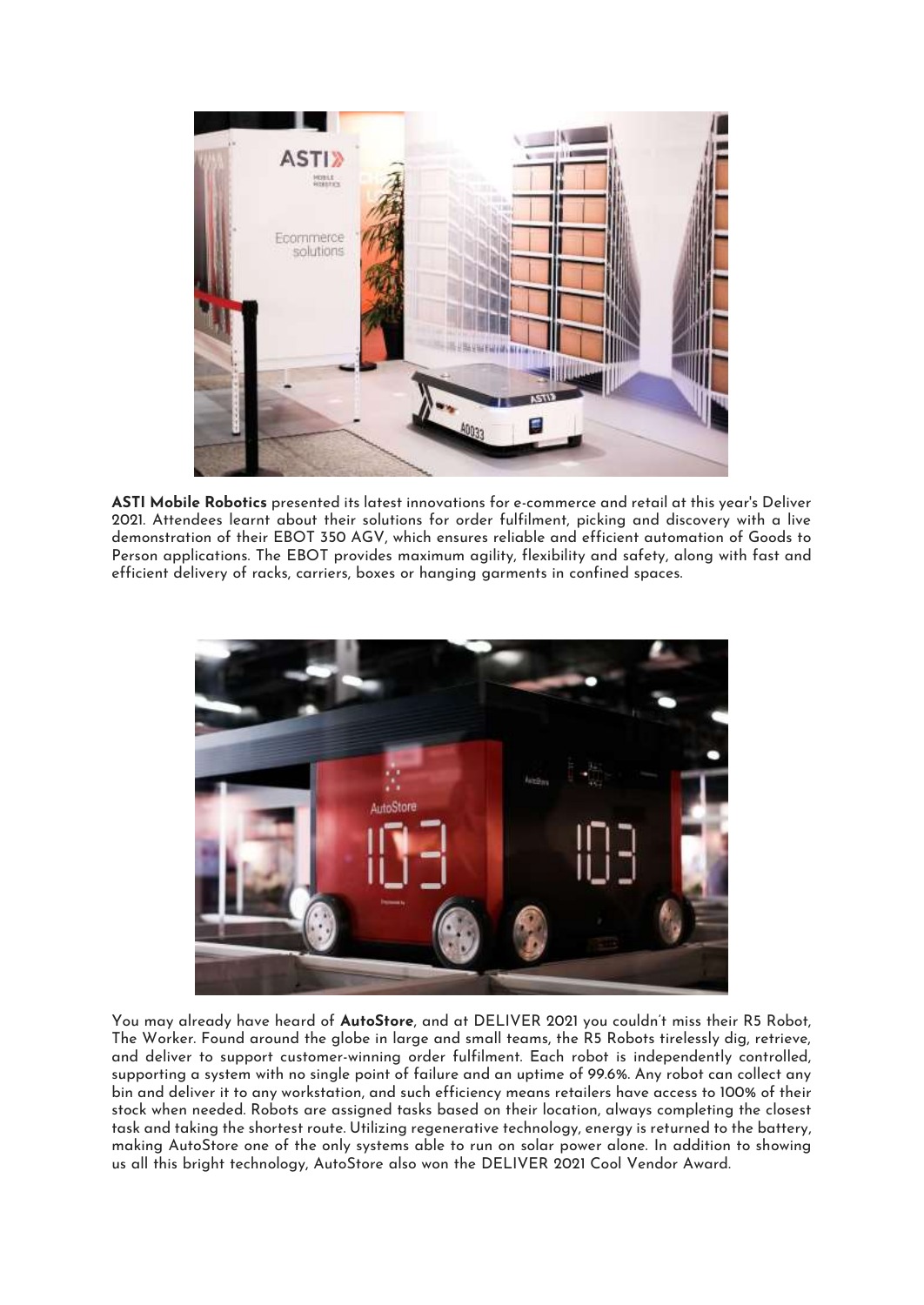

Presented to our community for the first time was **CMC Genesys**, the only auto-packer that can be directly connected to warehouse storage through the CMC Patented Vary-Tote system. Orders are automatically picked and consolidated in the CMC VaryTote, which is directly conveyed to the Genesys auto packing system. CMC VaryTote features adjustable inner guides used to correctly size the items. This adjustment determines the dimensions of each box, unique to each order. This innovative concept allows retailers to feed and pack multi-line orders without requiring them to be strapped or wrapped together. This new, fully-automatic technology eliminates loading and human operations, and improves customer experience, delivering orders in perfectly-sized, sustainable boxes. CMC is our DELIVER 2021 Game Changer Award winner.



After announcing the opening of their European headquarters in Amsterdam, **Locus Robotics** held an industry event during DELIVER to present their latest innovations, including LocusBot. LocusBots automatically learn the most efficient travel routes through a warehouse, to dramatically improve worker efficiency and productivity 2x to 3x over traditional cart picking. The zone-based system allows for hands-free picking, while virtually eliminating errors. It automatically detects a wide range of workers' languages to speed workflow and minimize errors, changing instantly as it interacts with each worker. The on-board, integrated scanner confirms the correct item and ensures near 100% accuracy for both pick and put operations.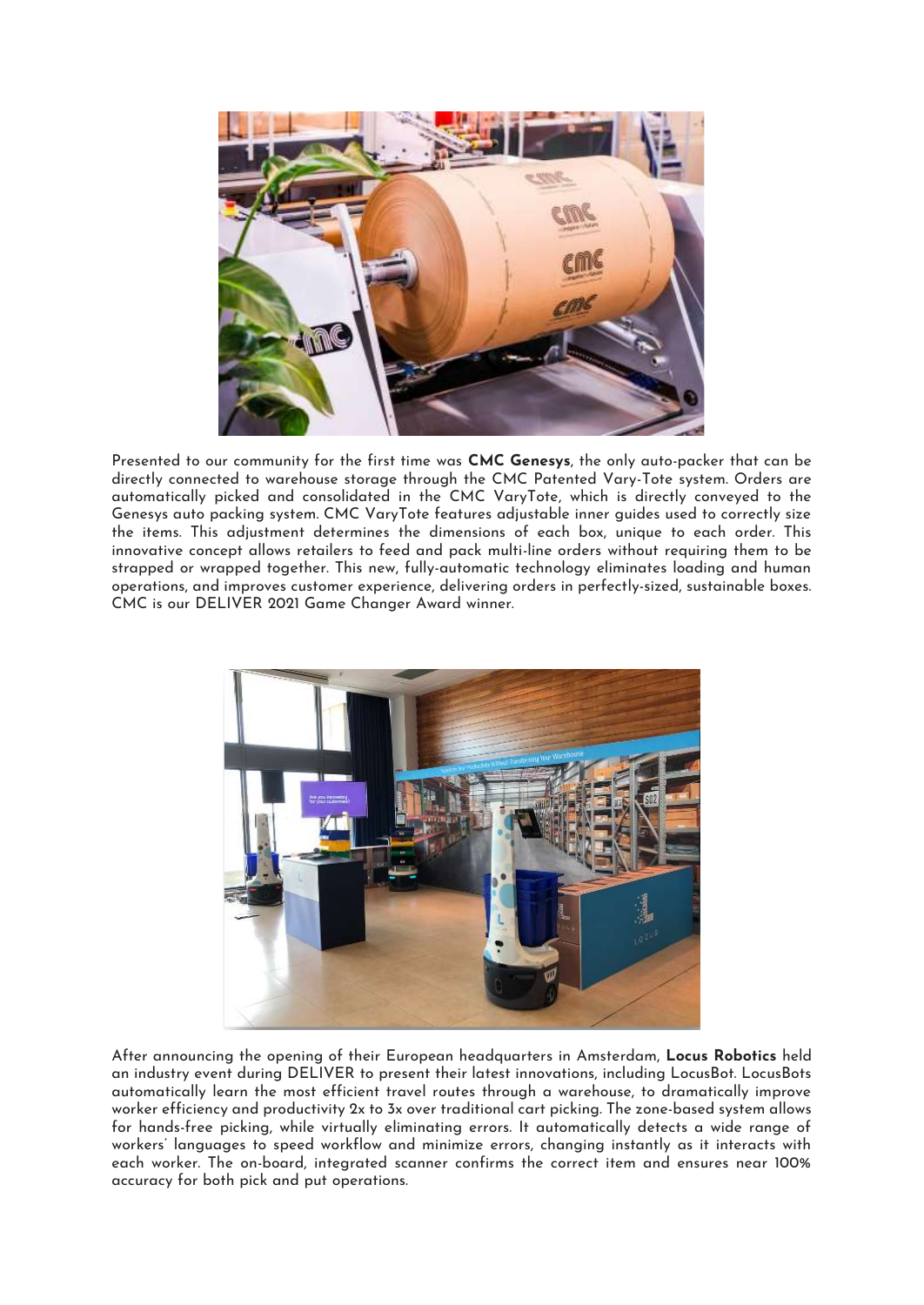

Since its introduction to the market over 30 years ago, the Modula vertical lift system has been one of the most the most reliable and advanced storage systems available today. The Modula vertical lift system is the ideal solution to storing any industrial products, components or spare parts in all possible industrial environments, industries and departments. Many companies have chosen a Modula storage system to reorganize and improve workflow due to its flexibility, the wide range of models, and the overall design and ease of use. A Modula vertical storage system can be used with software, as a stand-alone system that manages all possible warehouse operations, or in a combination of both.



Geek+ attended DELIVER 2021 with their Robot Arm Hybrid, the integration of an AMR (autonomous mobile robot) and a robot arm using the Geek+ moving management system. It offers high efficiency, flexibility and agility, and enhances pick and place automation operations by replacing traditional AGV and conveyor lines to finish the last step for lading and production.

They also gave a live demo of Geek+ Lift, which includes AMR models equipped with lifting capabilities. The standard lifting module includes SLAM navigation that enables AMRs to follow virtual lines in complex environments.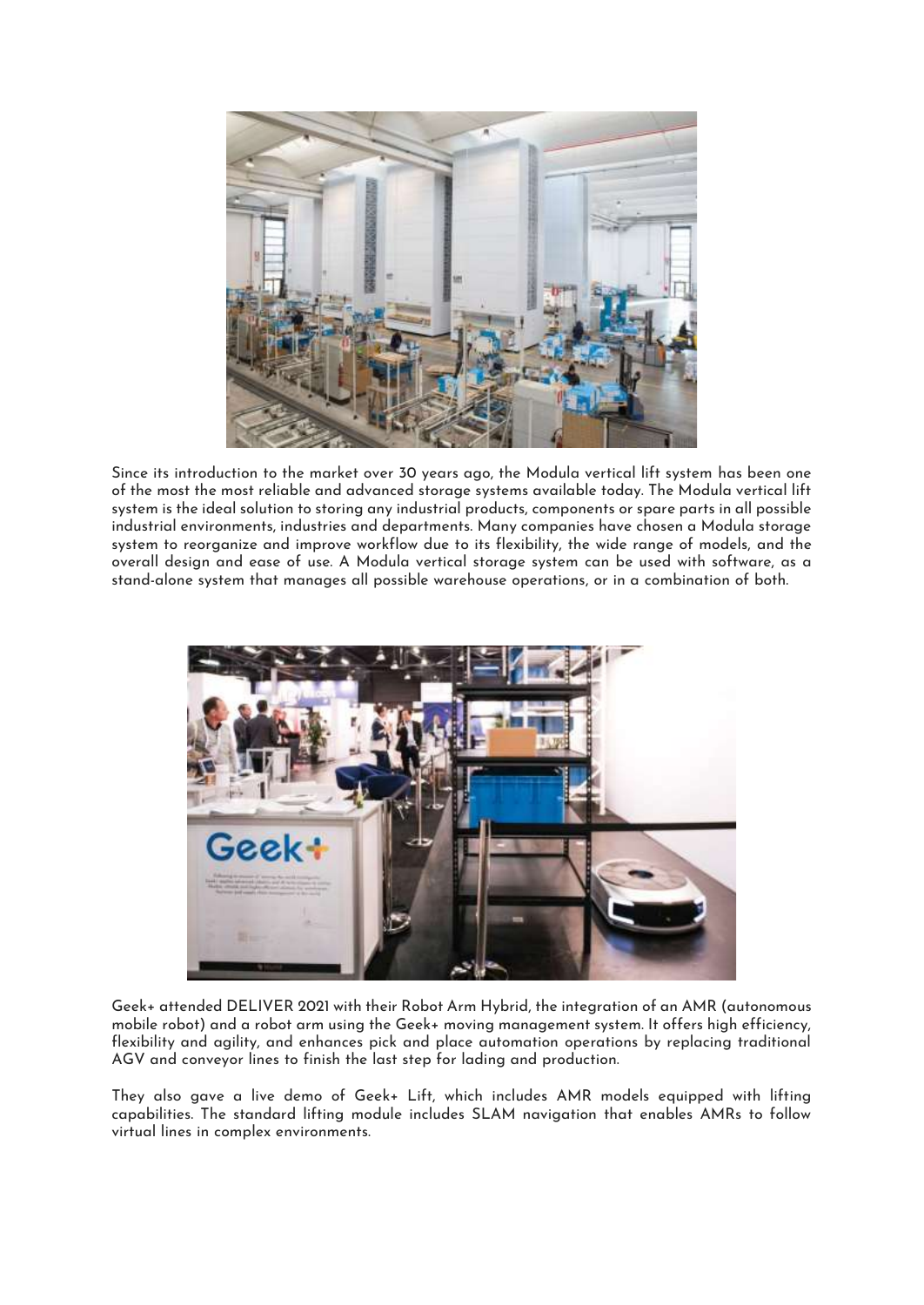

The Skypod is a robotic order-picking system that can also be used as a buffer solution for prepared orders. Upstream and downstream of the Skypod robot, Exotec is able to customize according to the level of automation, logistics characteristics and distribution channels of their customers. Exotec can support the growth of any activity without interrupting production by simply adding robots, stations or racks. The solution is simple and quick to set up.



Swoopin is an impact technology company and global provider of sustainable transportation and urban logistics. They have built disruptive logistics services to empower businesses to challenge preconceived notions about efficiency and sustainability. In Amsterdam, they came with their latest sustainable pink vehicle, and our 1.000+ delegates assigned them the DELIVER 2021 Sustainability Award.

**DELIVER:** an unmissable opportunity for talented service providers to show their innovations. Book your seat and meet your community in Amsterdam on 8+9 June 2022 by emailing sales@deliver.events.

For more information about DELIVER, please visit our website: [www.deliver.events](http://www.deliver.events/)

## **About DELIVER**

Founded in 2015, DELIVER is Europe's premier community for e-commerce and logistics. With our unique hosted buyer platform and audience of C-suite executives, we deliver matchmaking opportunities to the highest quality players in logistics and retail.